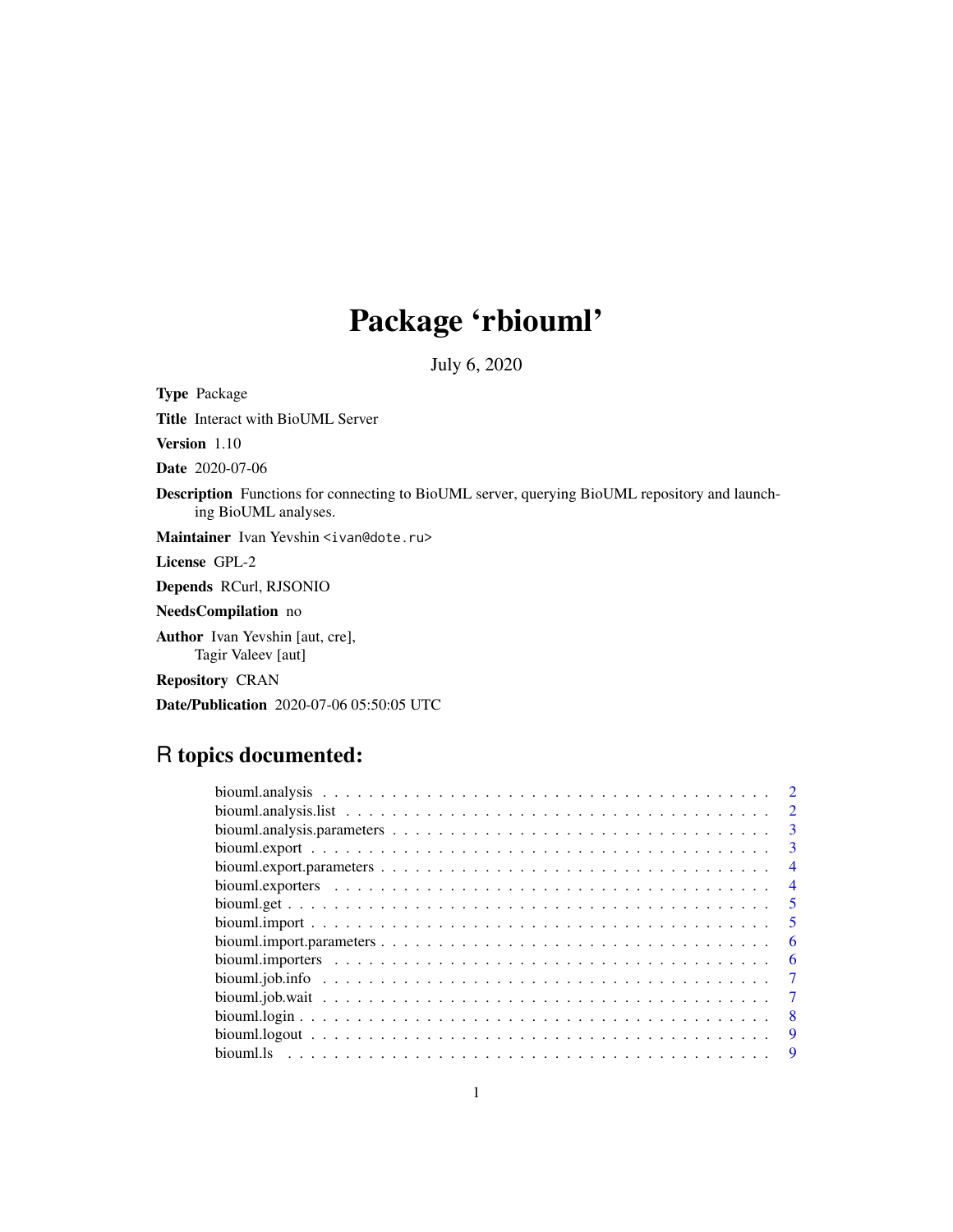<span id="page-1-0"></span>

| Index |  |  |  |  |  |  |  |  |  |  |  |  |  |  | <b>12</b> |
|-------|--|--|--|--|--|--|--|--|--|--|--|--|--|--|-----------|

biouml.analysis *Run BioUML analysis*

#### Description

Run BioUML analysis optionaly tracking progress

#### Usage

```
biouml.analysis(analysisName, parameters=list(), wait=T, verbose=T)
```
#### Arguments

| analysisName | name of BioUML analysis to run, use biouml. analysis. list to get the list of<br>possible values       |
|--------------|--------------------------------------------------------------------------------------------------------|
| parameters   | list of parameters to BioUML analysis, use biouml analysis parameters to<br>get the list of parameters |
| wait         | whether to wait for analysis completion or return immediately                                          |
| verbose      | print messages and progress from BioUML analysis, only meaningful if wait is<br><b>TRUE</b>            |

#### Value

Job id that can be passed to [biouml.job.info](#page-6-1) and [biouml.job.wait](#page-6-2)

<span id="page-1-1"></span>biouml.analysis.list *List available BioUML analyses*

#### Description

biouml.analysis.list fetches list of available analyses from current BioUML server

#### Usage

```
biouml.analysis.list()
```
#### Value

A data frame ([data.frame](#page-0-0)) with two column 'Group' and 'Name'.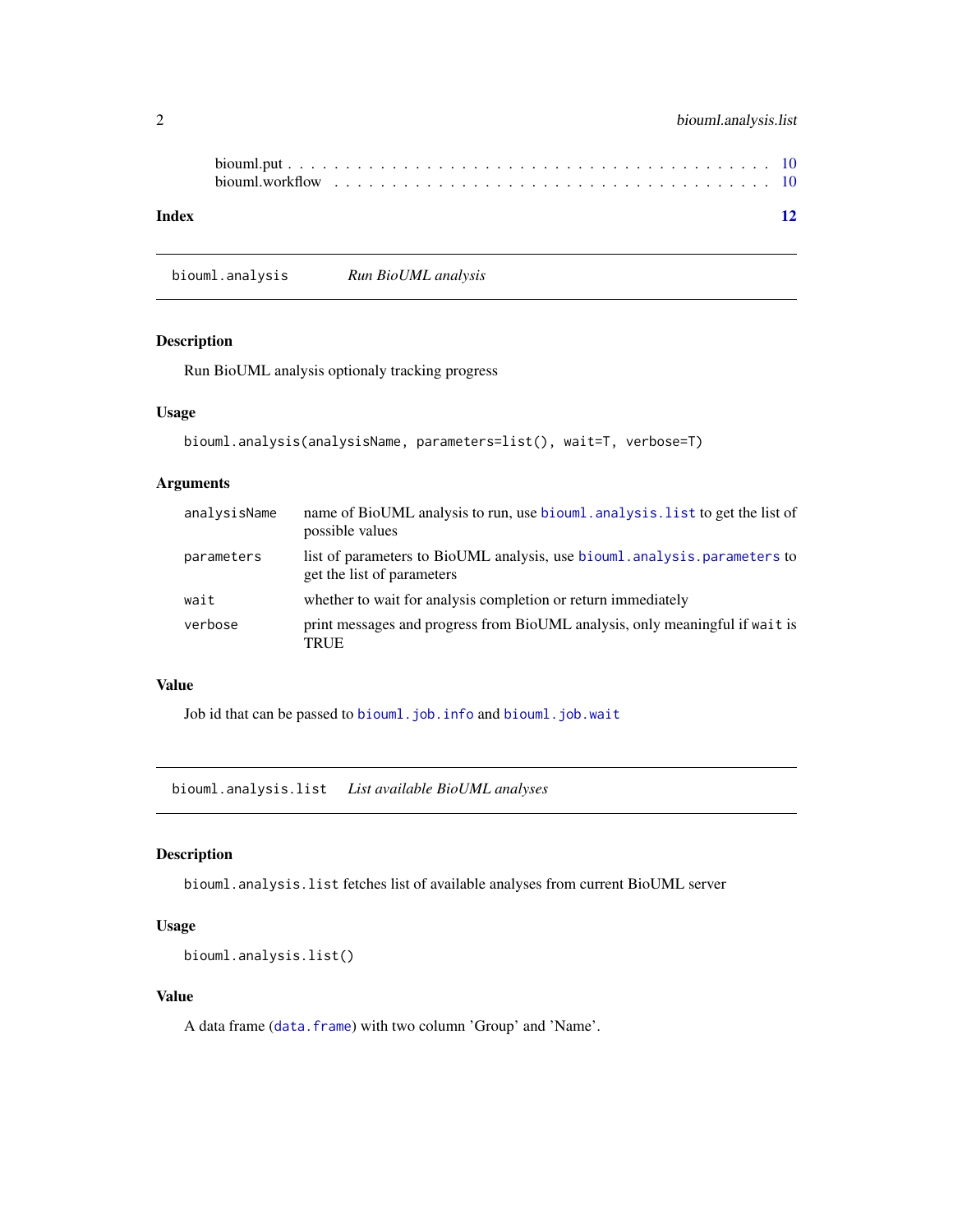<span id="page-2-1"></span><span id="page-2-0"></span>biouml.analysis.parameters

*Get BioUML analysis parameters*

#### Description

Get BioUML analysis parameters names and description

#### Usage

```
biouml.analysis.parameters(analysisName)
```
#### Arguments

analysisName name of BioUML analysis, , use [biouml.analysis.list](#page-1-1) to get the list of possible values

#### Value

A data frame ([data.frame](#page-0-0)) with row.names corresponding to parameter names and one column 'description' with parameter description

<span id="page-2-2"></span>biouml.export *Export data from BioUML*

#### Description

biouml.export exports data from BioUML server to local file in given format

#### Usage

```
biouml.export(path, exporter="Tab-separated text (*.txt)",
                     exporter.params=list(), target.file="biouml.out")
```
#### Arguments

| path            | path in BioUML repository                                                      |
|-----------------|--------------------------------------------------------------------------------|
| exporter        | character string specifying format, biouml. exporters provides possible values |
| exporter.params |                                                                                |
|                 | list of parameters to exporter                                                 |
| target.file     | a character string naming a file to export to                                  |

#### Value

None (invisible NULL).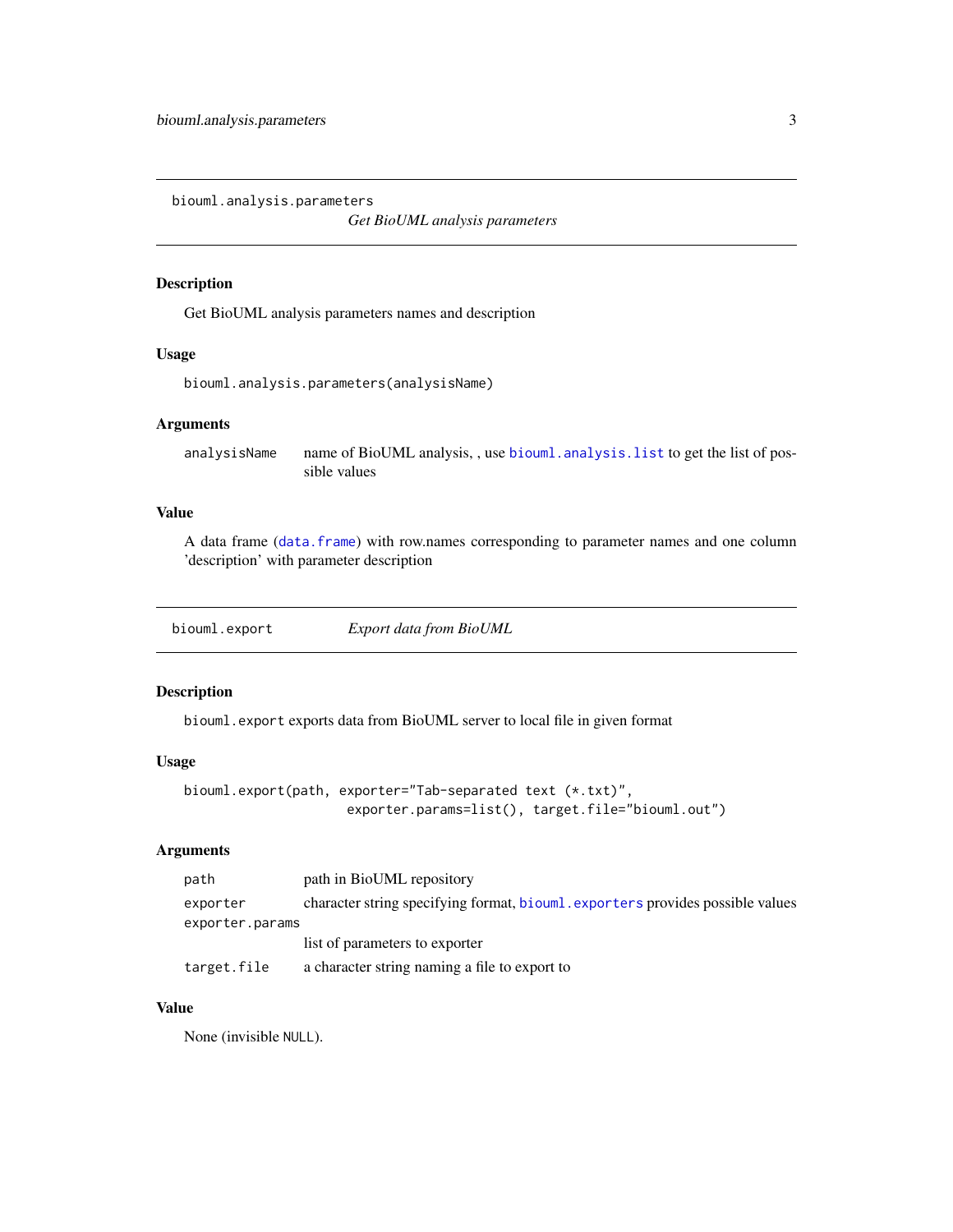<span id="page-3-0"></span>biouml.export.parameters

*Get BioUML export parameters*

#### Description

Get BioUML export parameters

#### Usage

biouml.export.parameters(path, exporter)

#### Arguments

| path     | path to data element in BioUML repository to export                                 |
|----------|-------------------------------------------------------------------------------------|
| exporter | name of BioUML exporter, use biouml exporters to get the list of possible<br>values |

#### Value

A data frame ([data.frame](#page-0-0)) with row.names corresponding to parameter names and one column 'description' with parameter description

<span id="page-3-1"></span>biouml.exporters *List BioUML exporters*

#### Description

biouml.exporters fetches the list of exporters from BioUML server, these exporters can be used in [biouml.export](#page-2-2) function

#### Usage

biouml.exporters()

#### Value

Character vector of BioUML exporters.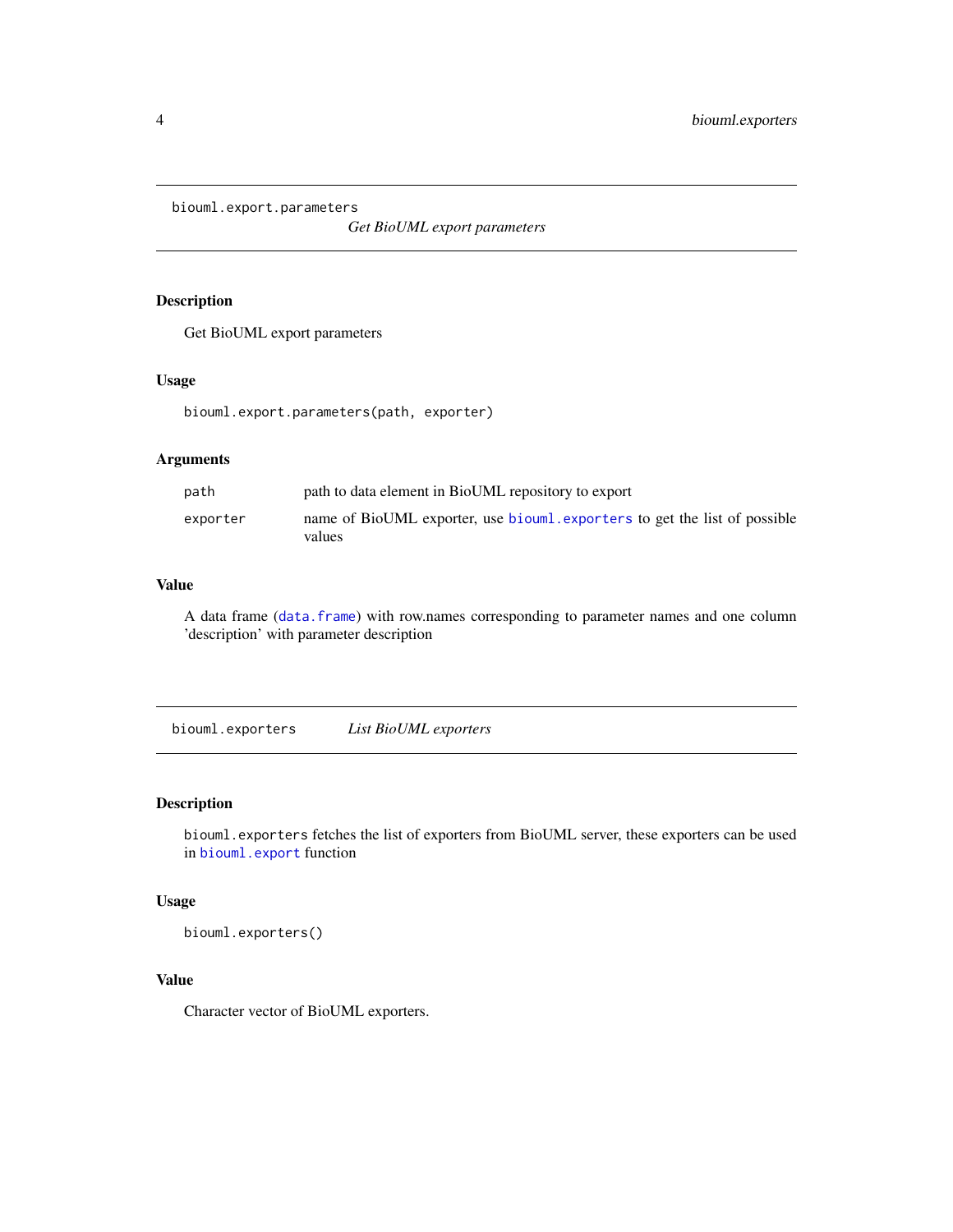<span id="page-4-0"></span>

#### Description

biouml.get fetches table data from BioUML server

#### Usage

biouml.get(path)

#### Arguments

path Path to table in BioUML repository

#### Value

A data frame ([data.frame](#page-0-0)) representation of BioUML table from path.

#### Examples

```
## Not run:
## fetch table from public BioUML server
biouml.login("https://ict.biouml.org")
x <- biouml.get("data/Examples/Optimization/Data/Experiments/exp_data_1")
head(x)
biouml.logout()
```
## End(Not run)

<span id="page-4-1"></span>biouml.import *Import file to BioUML*

#### Description

biouml.import imports file to BioUML repository

#### Usage

```
biouml.import(file, parentPath, importer, importer.params=list())
```
#### Arguments

| file            | The name of file to import                                                     |
|-----------------|--------------------------------------------------------------------------------|
| parentPath      | Path to folder in BioUML repository                                            |
| importer        | character string specifying format, biouml. importers provides list of posible |
|                 | values                                                                         |
| importer.params |                                                                                |
|                 | list of parameters to exporter                                                 |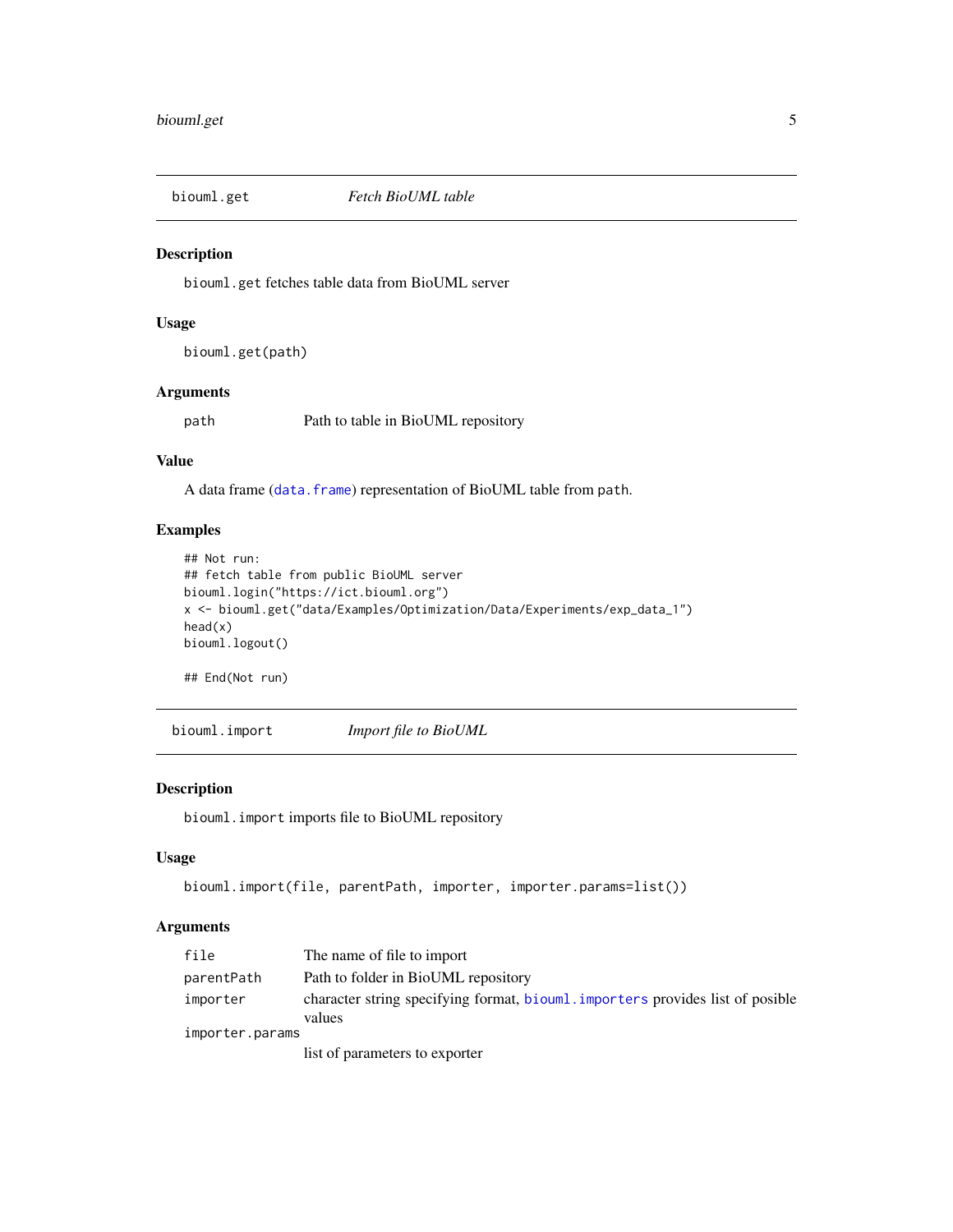### <span id="page-5-0"></span>Value

Resulting path in BioUML repository

biouml.import.parameters

*Get BioUML import parameters*

#### Description

Get BioUML import parameters

#### Usage

biouml.import.parameters(path, importer)

#### Arguments

| path     | path to data element in BioUML repository to import                                 |
|----------|-------------------------------------------------------------------------------------|
| importer | name of BioUML importer, use biouml importers to get the list of possible<br>values |

#### Value

A data frame ([data.frame](#page-0-0)) with row.names corresponding to parameter names and one column 'description' with parameter description

<span id="page-5-1"></span>biouml.importers *List BioUML importers*

#### Description

biouml.importers fetches the list of importers from BioUML server, these importers can be used in [biouml.import](#page-4-1) function

#### Usage

biouml.importers()

#### Value

Character vector of BioUML importers.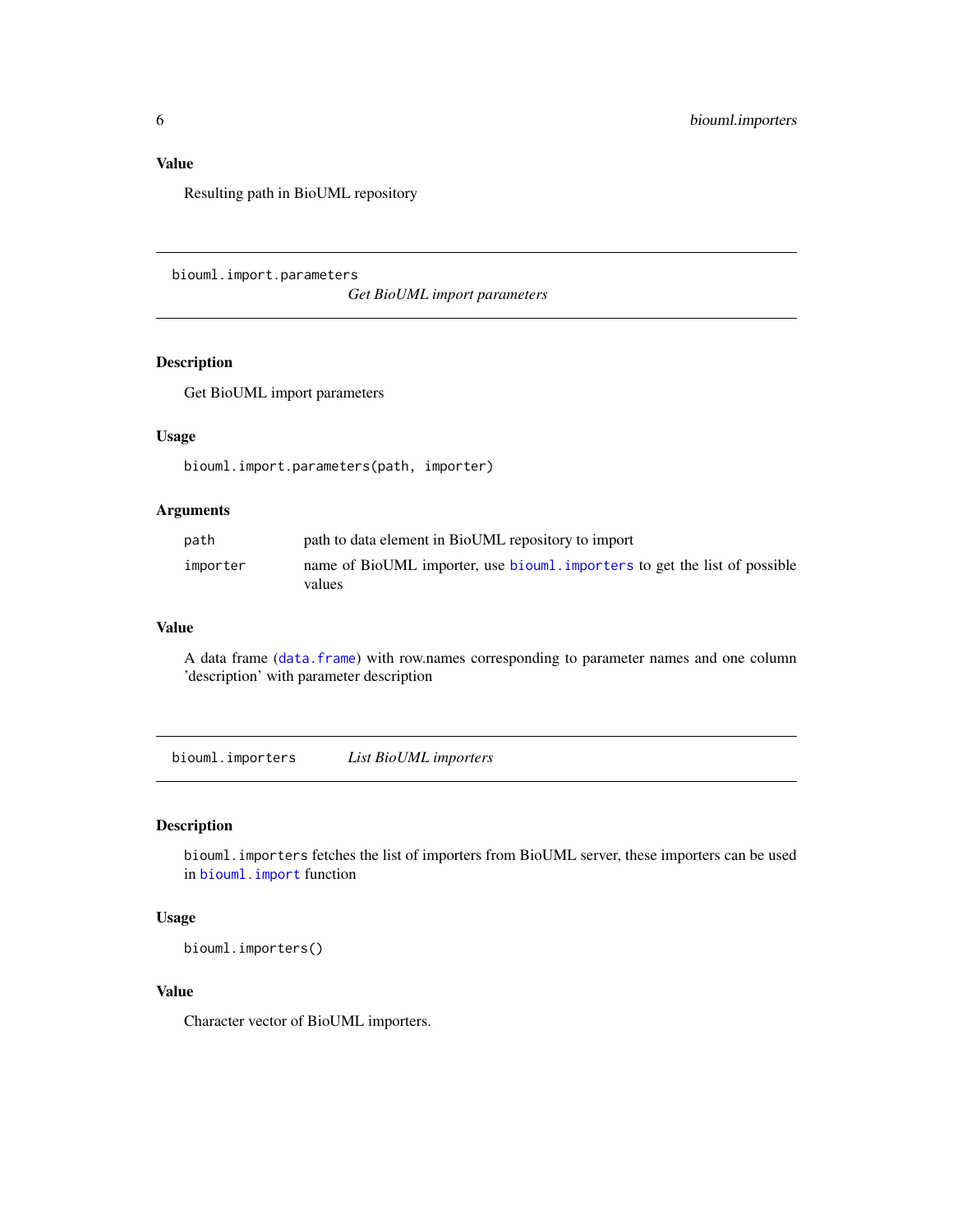<span id="page-6-1"></span><span id="page-6-0"></span>biouml.job.info *Fetch BioUML job info*

# Description

biouml.job.info fetches info about BioUML job

# Usage

biouml.job.info(jobID)

# Arguments

| jobID | ID of job usually returned from biouml.analysis |  |
|-------|-------------------------------------------------|--|
|       |                                                 |  |

#### Value

A list with following entries

| status  | job status, one of 'CREATED','RUNNING', 'PAUSED', 'COMPLETED', 'TER-<br>MINATED BY_REQUEST', 'TERMINATED_BY_ERROR' |
|---------|--------------------------------------------------------------------------------------------------------------------|
| results | a list of resulting paths in BioUML repository                                                                     |
| values  | character vector of messages from job                                                                              |
| percent | percent complete                                                                                                   |

<span id="page-6-2"></span>biouml.job.wait *Wait for job completion*

# Description

biouml.job.wait waits for BioUML job completion

# Usage

```
biouml.job.wait(jobID, verbose=T)
```
# Arguments

| jobID   | ID of job usually returned from biouml.analysis |
|---------|-------------------------------------------------|
| verbose | print messages and progress from BioUML job     |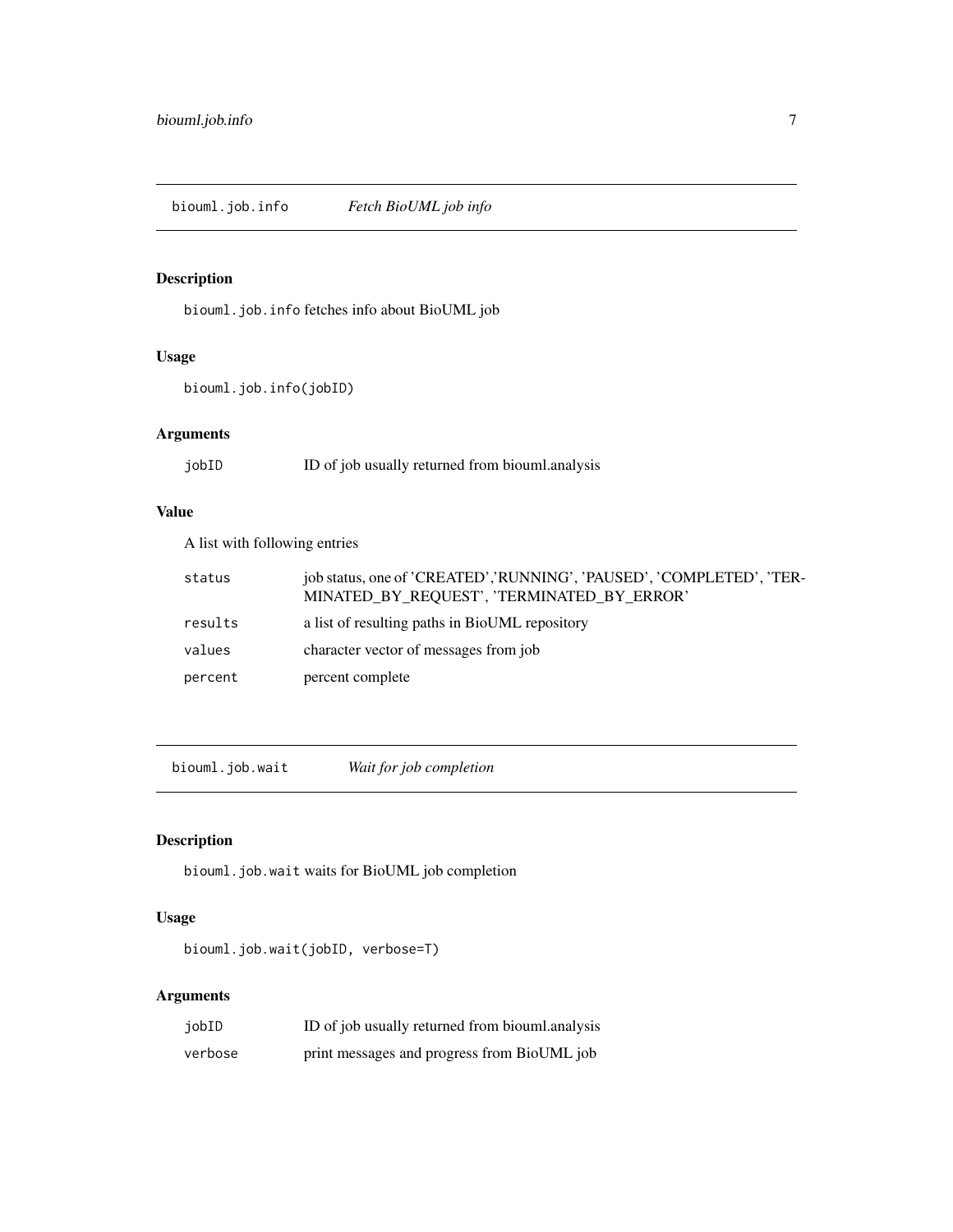#### <span id="page-7-0"></span>Value

A list with following entries

| status  | job status, one of 'CREATED', 'RUNNING', 'PAUSED', 'COMPLETED', 'TER-<br>MINATED_BY_REQUEST', 'TERMINATED_BY_ERROR' |
|---------|---------------------------------------------------------------------------------------------------------------------|
| results | a list of resulting paths in BioUML repository                                                                      |
| values  | character vector of messages from job                                                                               |
| percent | percent complete                                                                                                    |
|         |                                                                                                                     |

biouml.login *Login to BioUML server*

#### Description

Login to BioUML server. The connection will be saved in global options under name biouml\_connection for future reuse.

#### Usage

```
biouml.login(url='http://localhost:8080/biouml', user='', pass='')
```
#### Arguments

| url  | URL of running biouml server                  |
|------|-----------------------------------------------|
| user | BioUML user, empty string for anonymous login |
| pass | password                                      |

#### Value

Invisible connection to BioUML server, connection is a list with following items:

| user      | the name of user used for connection |
|-----------|--------------------------------------|
| pass      | password in plain text               |
| url       | URL of biouml server                 |
| sessionId | session id returned by BioUML server |

#### Examples

```
## Not run:
## connect to public BioUML server at https://ict.biouml.org
biouml.login("https://ict.biouml.org")
getOption("biouml_connection")
biouml.logout()
```
## End(Not run)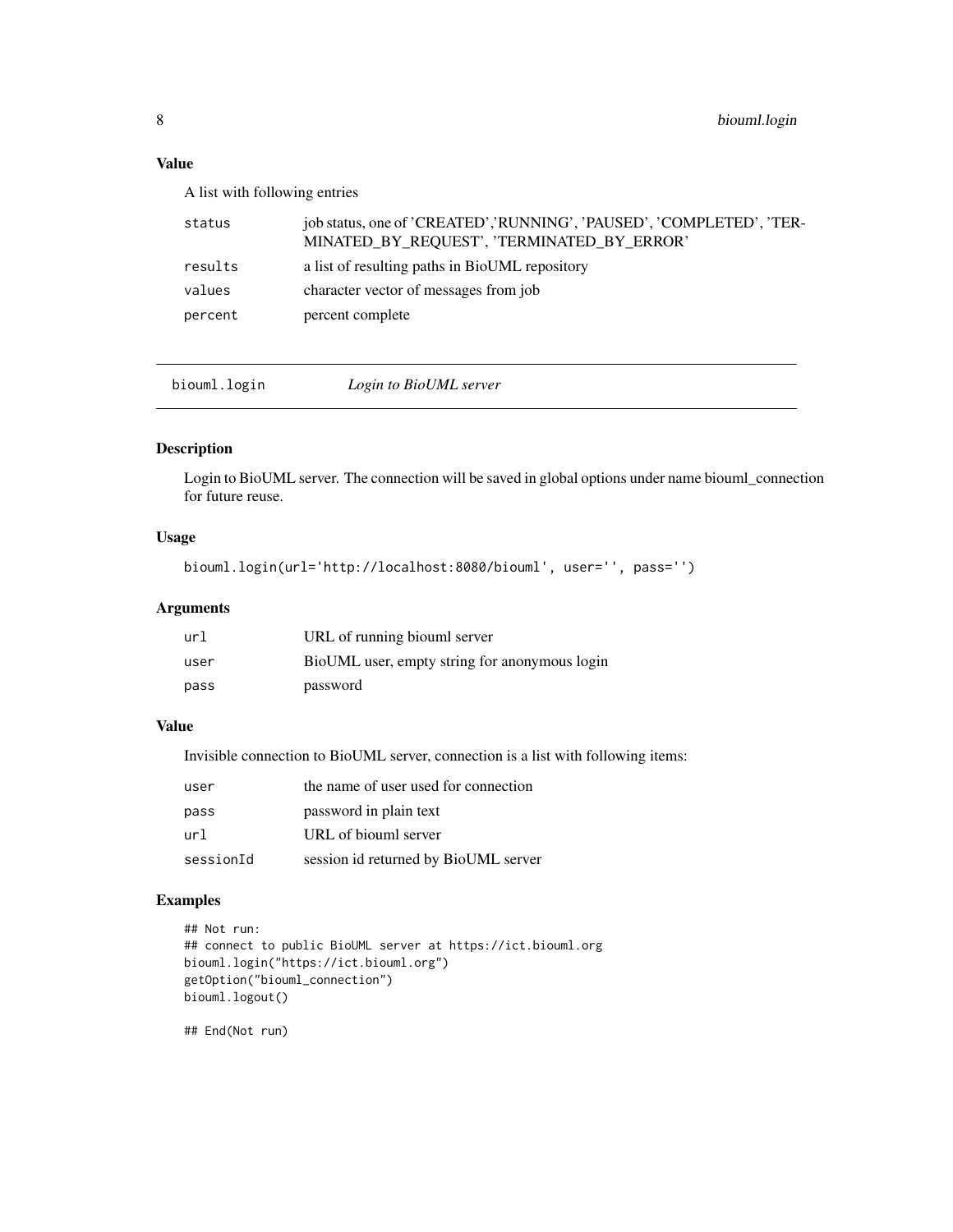<span id="page-8-0"></span>

#### Description

Logouts from BioUML server

#### Usage

biouml.logout()

biouml.ls *List data elements by path*

### **Description**

biouml.ls lists children data elements by path in BioUML repository

#### Usage

biouml.ls(path, extended=F)

#### Arguments

| path     | Path to data collection in BioUML repository              |
|----------|-----------------------------------------------------------|
| extended | whether to return additional attributes for each children |

#### Value

If extended is FALSE a character vector with child names, otherwise a data frame ([data.frame](#page-0-0)) with row.names corresponding to child names and columns hasChildren and type.

#### Examples

```
## Not run:
## list databases available in public BioUML server
biouml.login("https://ict.biouml.org")
biouml.ls("databases")
biouml.logout()
```
## End(Not run)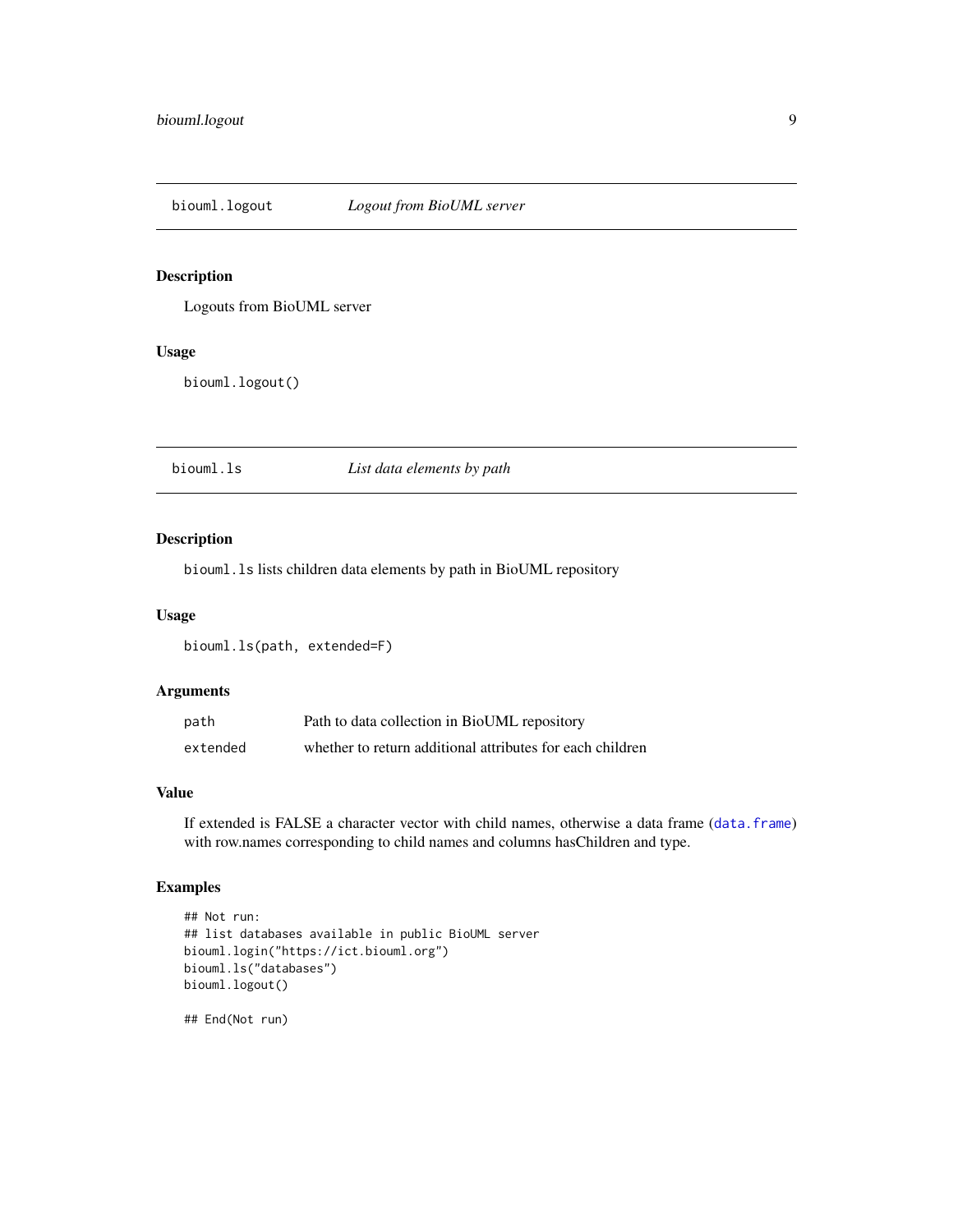<span id="page-9-0"></span>

#### Description

biouml.put stores data.frame in BioUML repository

#### Usage

biouml.put(path, value)

#### Arguments

| path  | Path in BioUML repository |  |
|-------|---------------------------|--|
| value | data.frame to store       |  |

#### Examples

```
## Not run:
## put data.frame into BioUML repository
x < - data.frame(A=1:10,B=LETTERS[1:10])
biouml.login("https://ict.biouml.org")
biouml.put("data/Collaboration/Demo/Data/Rtest/test_df", x)
biouml.logout()
```
## End(Not run)

biouml.workflow *Run BioUML workflow*

#### Description

Run BioUML workflow optionaly tracking progress

#### Usage

```
biouml.workflow(path, parameters=list(), wait=T, verbose=T)
```
#### Arguments

| path       | path to BioUML workflow                                                              |
|------------|--------------------------------------------------------------------------------------|
| parameters | list of parameters to BioUML workflow                                                |
| wait       | whether to wait for workflow completion or return immediately                        |
| verbose    | print messages and progress from BioUML workflow, only meaningful if wait<br>is TRUE |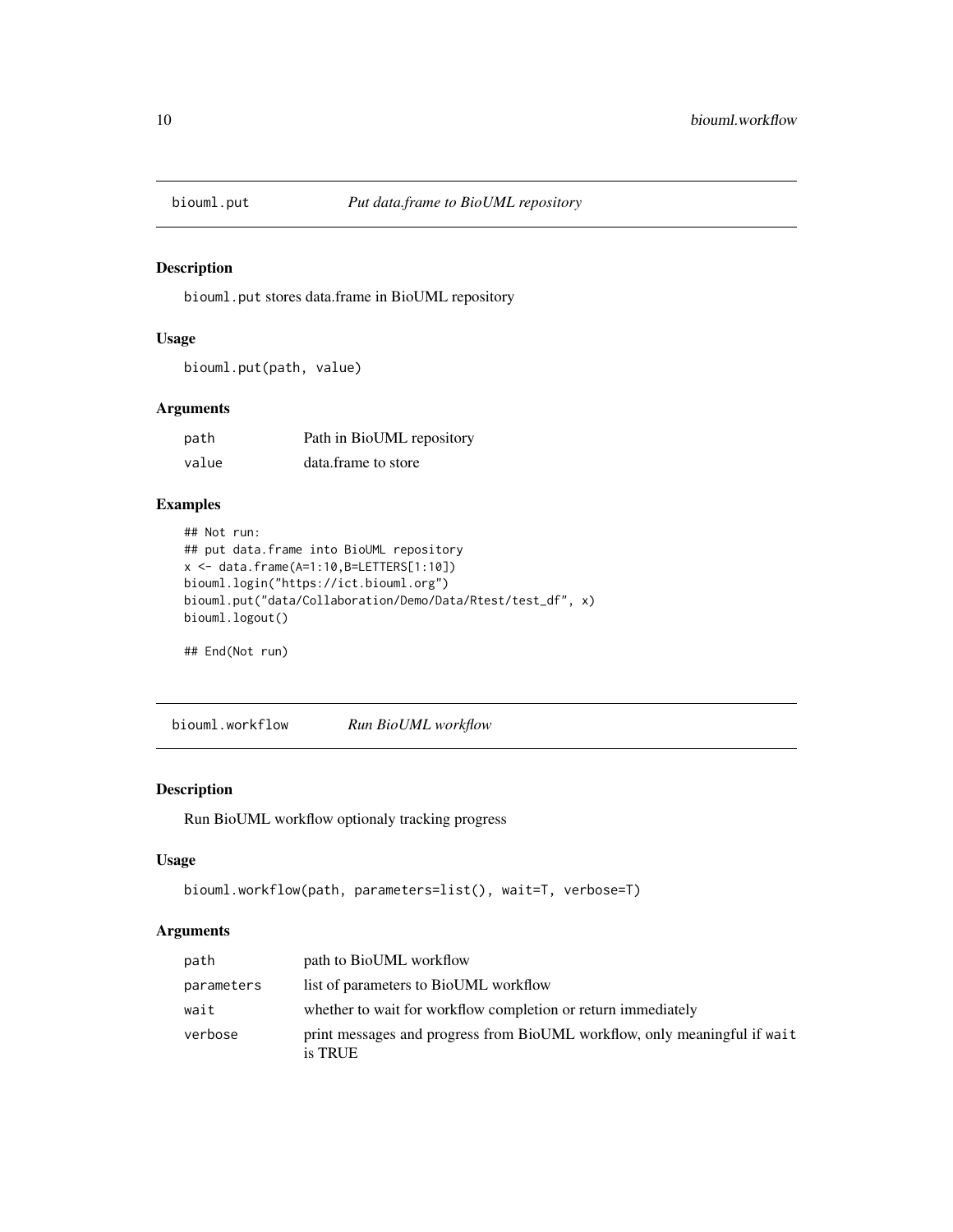# <span id="page-10-0"></span>biouml.workflow 11

# Value

Job id that can be passed to [biouml.job.info](#page-6-1) and [biouml.job.wait](#page-6-2)